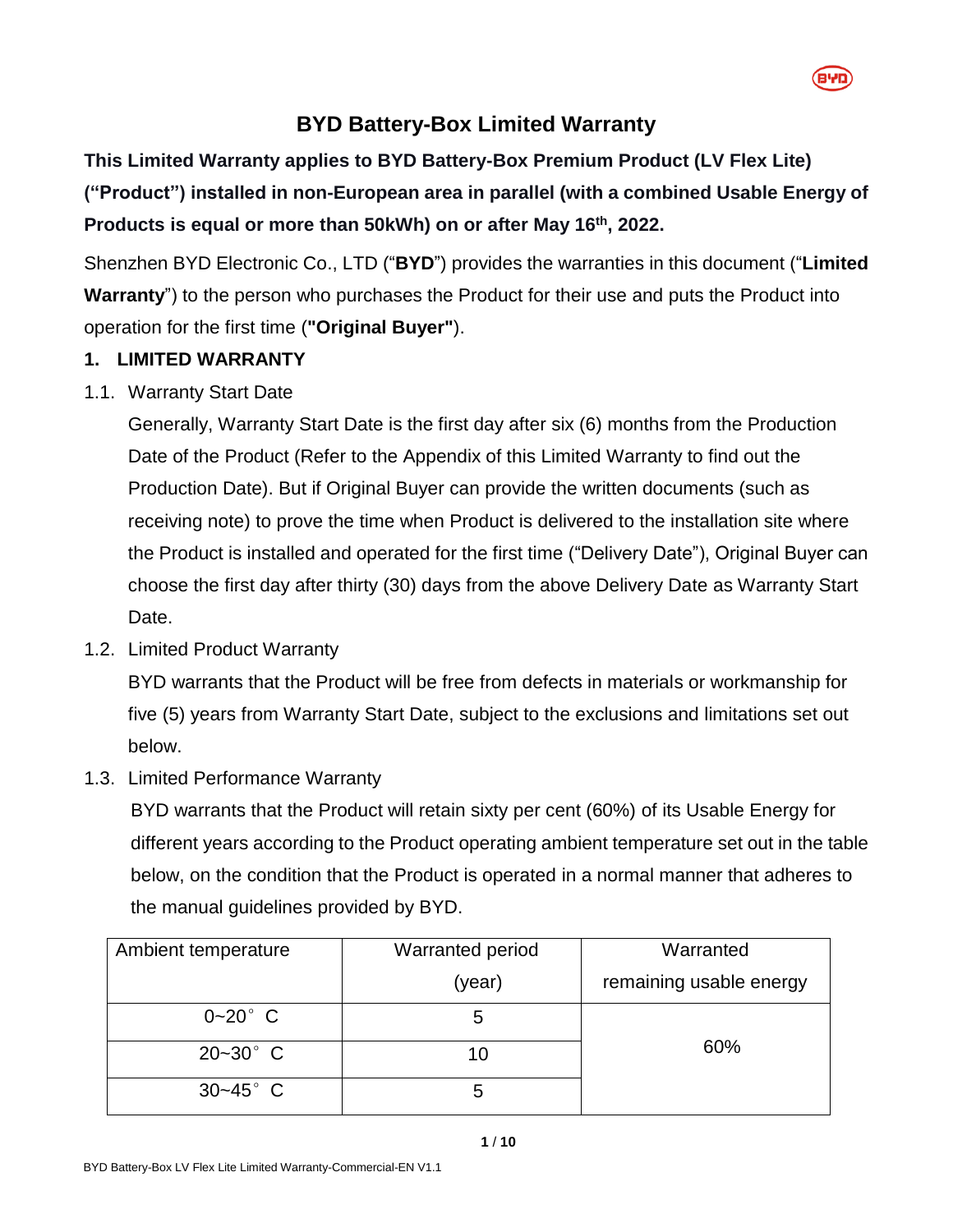

The ambient temperature in the table above means the ambient temperature recorded in the control module of the Product.

The Usable Energy of the Product Model could be in the table below.

| <b>Product Model</b> | Usable Energy (kWh) |
|----------------------|---------------------|
| LV Flex Lite         |                     |

For this Limited Warranty, the remaining Usable Energy is as measured and calculated using the following testing method and values, while the ambient temperature is between 25~ 28°C:

- Discharge the battery with constant current until the battery reaches End of Discharge Voltage ("EODV") or its self-protective voltage.
- Wait for 10 minutes.
- Charge the battery with constant current and constant charge voltage to its full capacity.
- Wait for 10 minutes.
- Discharge the battery with constant current until it reaches EODV or its self-protective voltage. Record the current, voltage, and time.
- The remaining Usable Energy is the integral of discharge time and current multiplied by voltage.

Test value list:

| <b>Product Model</b> | End of discharge<br>voltage(V) | Constant charge<br>voltage(V) | Constant current(A) |
|----------------------|--------------------------------|-------------------------------|---------------------|
| LV Flex Lite         | 40                             | 59                            | 20                  |

1.4. Limited Performance Warranty for additional battery modules

If Original Buyer purchases additional battery modules after the initial installation of the Product ("Subsequent Product"), the warranty in clause [1.3](#page-0-0) applies to the Subsequent Product from the sale date recorded in the seller's invoice to the Original Buyer of that Subsequent Product.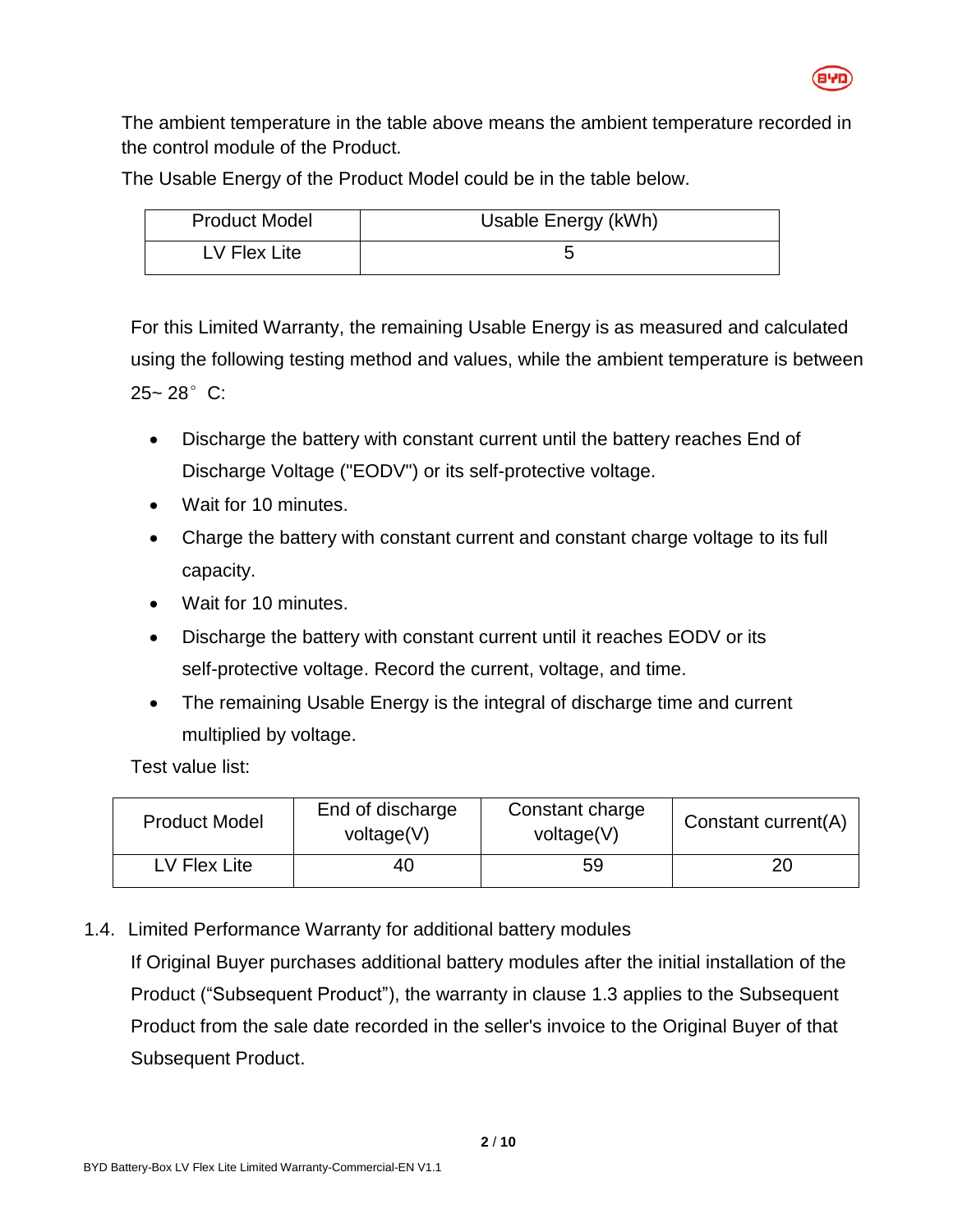

#### 1.5. Warranty Limitations

The Limited Warranties in clauses [1.2](#page-0-1) and [1.3](#page-0-0) are subject to and must be read together with the limitations, exclusions, and limitations set out below.

#### **2. EXCLUSIONS AND LIMITATIONS**

#### 2.1. Disclaimer

- a) To the extent permitted by law, the warranties in this Limited Warranty are the only express warranty given for the Product. BYD disclaims all statutory and implied warranties, including without limitation, any warranties of merchantability, fitness for a particular purpose, or non-infringement. To the extent permitted by law, in so far as such warranties cannot be disclaimed, BYD limits the duration and remedies of such warranties to the duration of this Limited Warranty and, at BYD's option, the repair or replacement services described below.
- b) Neither seller of the Product nor any other person is authorized to make any warranties on behalf of BYD other than those contained in this document or to extend the duration of the warranties beyond the periods specified above.
- 2.2. Limitation of Liability

Except as provided in this warranty and to the maximum extent permitted by law, in no event will BYD be liable for any consequential, incidental, special or punitive damages (including without limitation of loss of profits, harm to goodwill or business reputation, or delay damages) arising from or out of the Product or its installation, use, performance or non-performance, or any defect or breach of warranty, whether based on contract, warranty, negligence, strict liability, or any other theory. BYD's aggregate liabilities, if any, in damages or otherwise, shall not exceed the purchase price paid by the Original Buyer for the Product.

2.3. Warranty Limitations

The Limited Warranty in clauses [1.2](#page-0-1) and [1.3](#page-0-0) does not apply to any defect or deterioration resulting from:

- a) the Product not being installed, maintained or operated by the Operating Manual;
- b) exposure of the Product to movement or shaking following installation, or temperatures greater than 50°C or less than -10°C;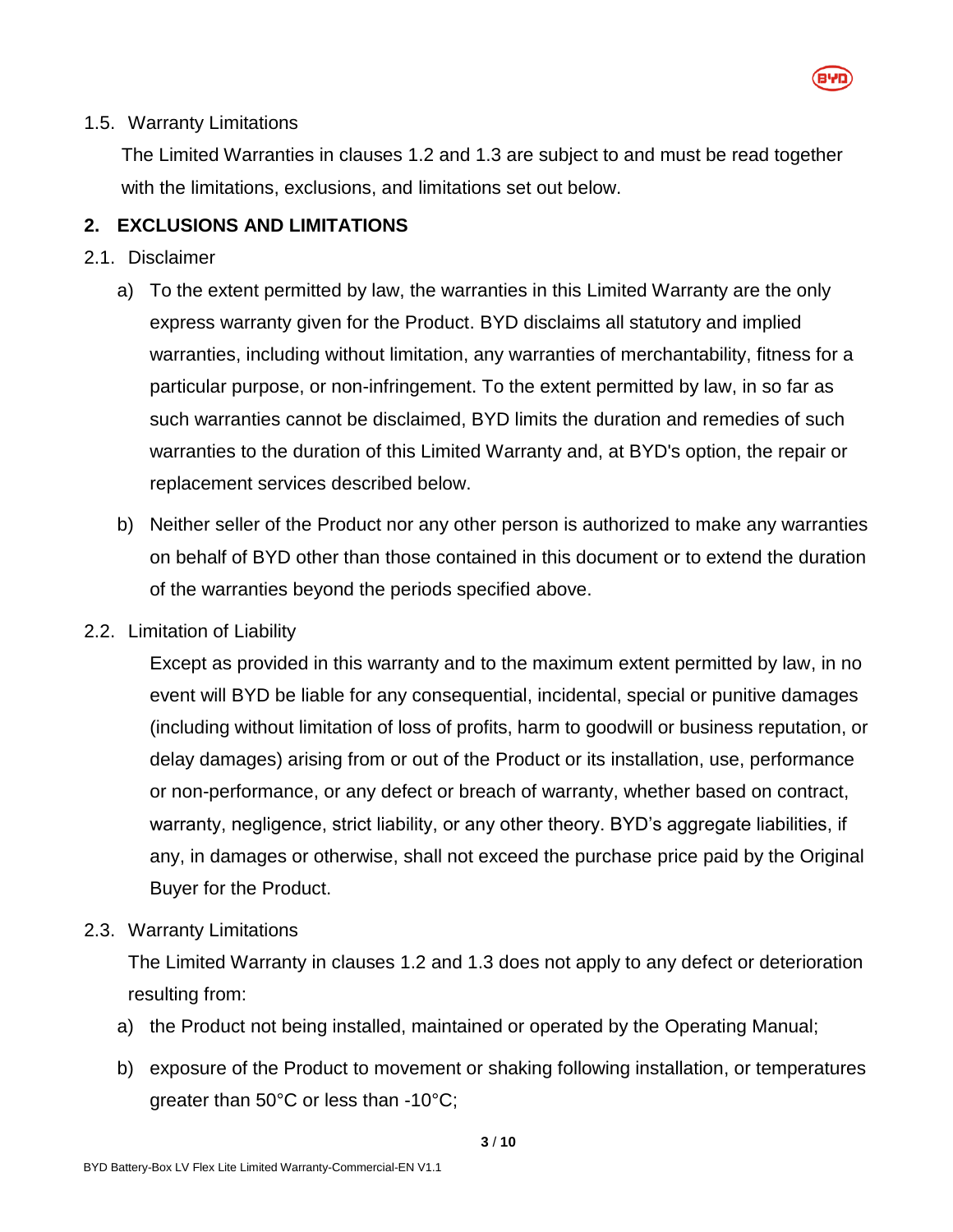- c) Original Buyer failing to notify BYD or a BYD Authorized Service Partner (**"BYD Partner"**) of the defect or deterioration within 30 days of Original Buyer becoming aware of the defect or deterioration;
- d) the Product not being installed within one (1) month from Warranty Start Date;
- e) operation of the Product with an inverter that is not a BYD certified inverter which is specified in the **BYD Battery-Box LV Flex Lite Minimum Configuration List**, which is available on the websites: www.bydbatterybox.com;
- f) modification or repair of the Product without the approval of BYD or BYD Partner;
- g) a force majeure event (e.g., natural catastrophes, such as flooding, fires, earthquakes, lightning or other abnormal environmental conditions, war, etc.);
- h) noticeable damage the Product that occurred during transportation;
- i) changes to national or regional laws, regulations or directives; or
- j) the Product not being operated for any period of 6 months or more.
- 2.4. Warranty Exclusions

The Limited Warranty in clauses [1.2](#page-0-1) and [1.3](#page-0-0) does not apply:

- a) if Original Buyer does not grant BYD or BYD Partner access to the performance data of the Product over the Internet upon request after reporting the warranty claim or manipulate such data;
- b) to wear and tear in the appearance of the Product (including but not limited to any scratches, stains, mechanical wear, rust or mould) which does not impair its function;
- c) to any damage to property or personal injury arising from any defect if the state of scientific and technical knowledge at the time when the Product is sold to Original Buyer was not such as to enable the defect to be discovered;
- d) if the invoice for the Product and the information listed in clause [4](#page-5-0) below is not provided with the warranty claim; or
- e) if the serial number on the Product can no longer be identified or has been modified.
- 2.5. Warranty for the Products transported to another location after initial installation

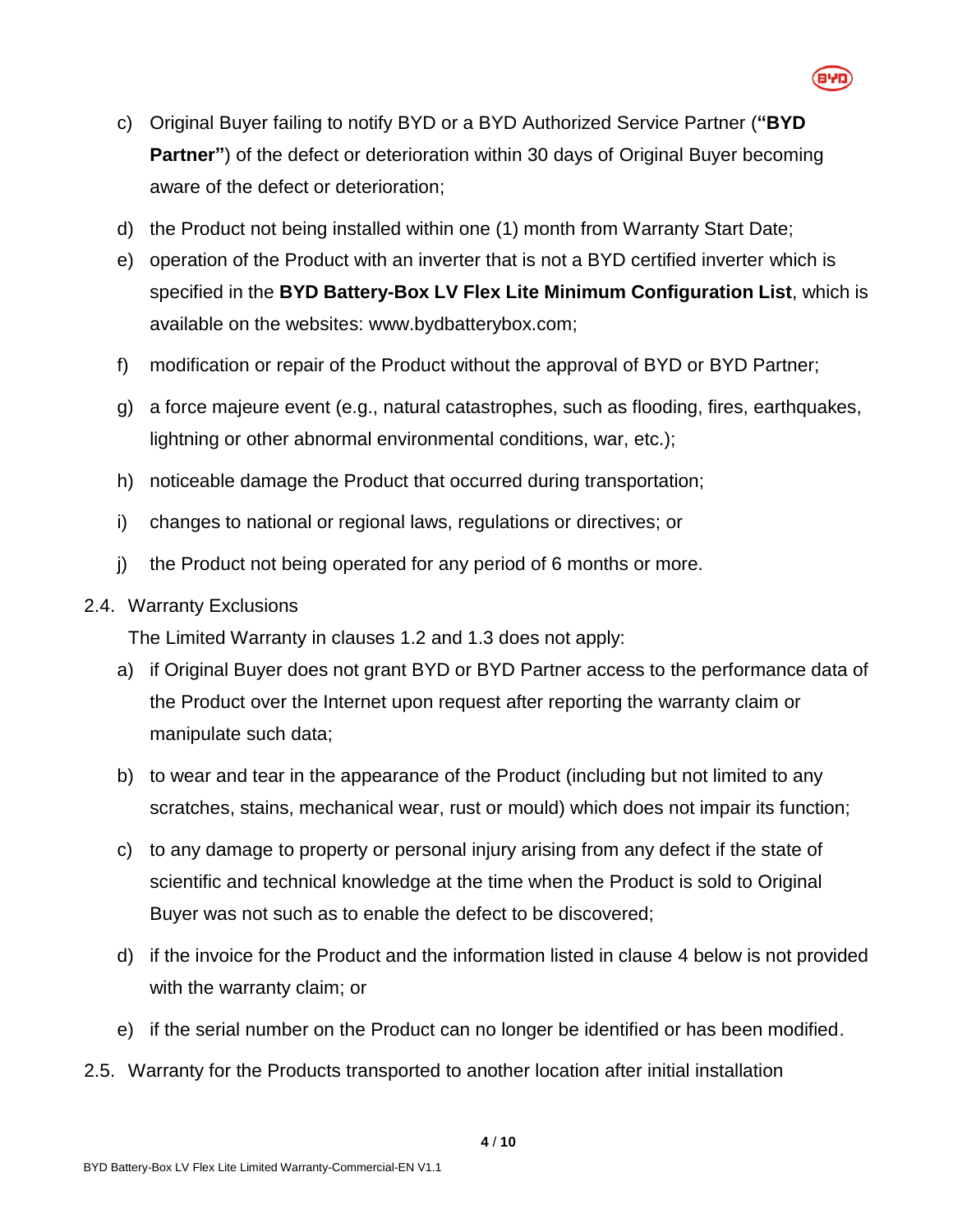

For the case that the Products are installed in an initial location and then transported in a container to another location, the Products have the same warranty clause as defined in this document on the conditioned that the Products are transported according to requirements on the Operating Manual from BYD as well as any applicable local or international requirements, standards, and directives. BYD is not liable for damage or malfunction caused during, or as a result of, transportation.

## 2.6. Exclusion for Smaller Installed Systems

The Limited Warranty in clause [1.3](#page-0-0) does not apply to a Product that is installed individually or in parallel with other Products which have a combined Usable Energy of less than 50 kWh.

## **3. REMEDY FOR BREACH OF WARRANTY**

- 3.1. Subject to the exclusions and limitations set out above, if the Product fails to comply with the Limited Warranty in clauses [1.2](#page-0-1) or [1.3,](#page-0-0) BYD will repair or replace the non-conforming Product or parts thereof within the warranty term at no charge (or provide a partial refund) on the following conditions.
- 3.2. Whether to repair or replace the Product will be determined by BYD in its sole discretion.
- 3.3. The Product or any of its parts to be replaced will have the same performance and reliability as the original Product. If the production of the relevant type of the Product or any of its parts has been discontinued, withdrawn from the market, or are otherwise unavailable, BYD may replace the Product or parts with a similar Product or part (which may include previously used parts that are equivalent to new in performance and reliability).
- 3.4. If BYD does not repair or replace the defective Product or parts, BYD will refund Original Buyer an amount of money calculated as follows:
	- a) If the Product fails to comply with the Limited Performance Warranty in clause [1.3,](#page-0-0) BYD may calculate the refund using the formula below:

Refund = maximum claim amount\* x (warranted remaining Useable Energy remaining Useable Energy)/ warranted Usable Energy; and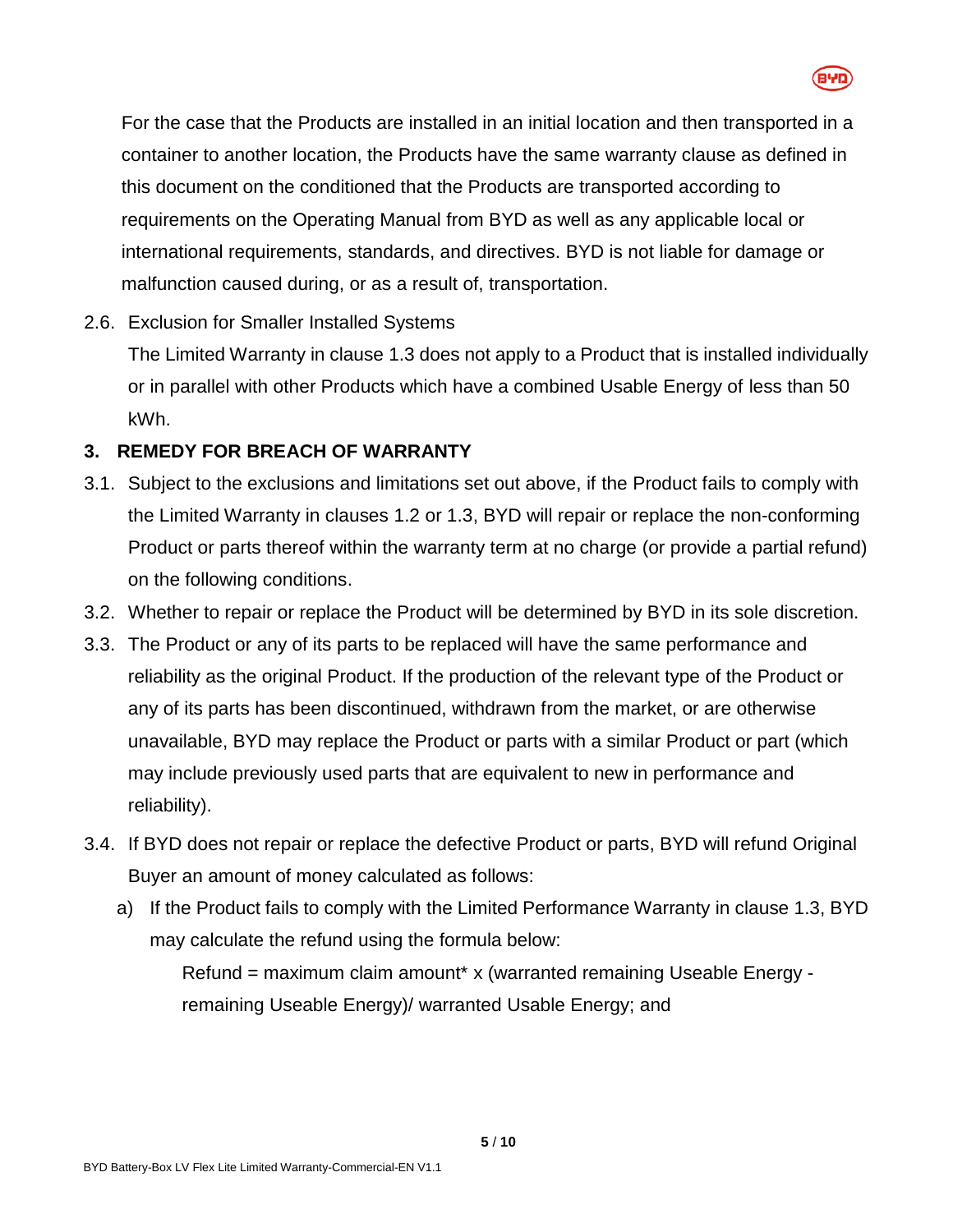

b) If the Product cannot be operated, BYD will calculate the refund as follows:

Refund = (maximum claim amount\*/60) x (60- number of months since Warranty Start Date).

\*The maximum claim amount is the market value of the Product (or an equivalent product) determined by BYD if it were purchased new and free of defects.

3.5. The remedies as set out above are the sole and exclusive obligations of BYD to Original Buyer under this Limited Warranty, and BYD will have no other liability to Original Buyer if the Product fails to comply with the Limited Warranty.

## <span id="page-5-0"></span>**4. FULFILLMENT**

4.1. If Original Buyer wishes to make a warranty claim under this Limited Warranty, the warranty claim must be reported in writing to BYD Partner (or, if Original Buyer is unable to contact them, BYD Global Service) including the information specified in the table below.

| 1              | Installation Date*                  |                                   |
|----------------|-------------------------------------|-----------------------------------|
| $\overline{2}$ | Invoice Number*                     |                                   |
| 3              | Battery-Box Configuration*          | e.g., LV Flex Lite (X<br>modules) |
| $\overline{4}$ | Serial Number of the Product*       |                                   |
| 5              | <b>Serial Number of Modules</b>     |                                   |
| 6              | Serial Number of BMU                |                                   |
| $\overline{7}$ | <b>Firmware Version BMS /BMU</b>    |                                   |
| 8              | Inverter*                           |                                   |
| 9              | <b>Inverter Configuration</b>       |                                   |
| 10             | Serial Number of the Inverter       |                                   |
| 11             | <b>Firmware Version of Inverter</b> |                                   |
| 12             | <b>Working Mode</b>                 | e.g., On-Grid +Backup             |
| 13             | Place                               | e.g., indoor                      |
| 14             | Comments                            |                                   |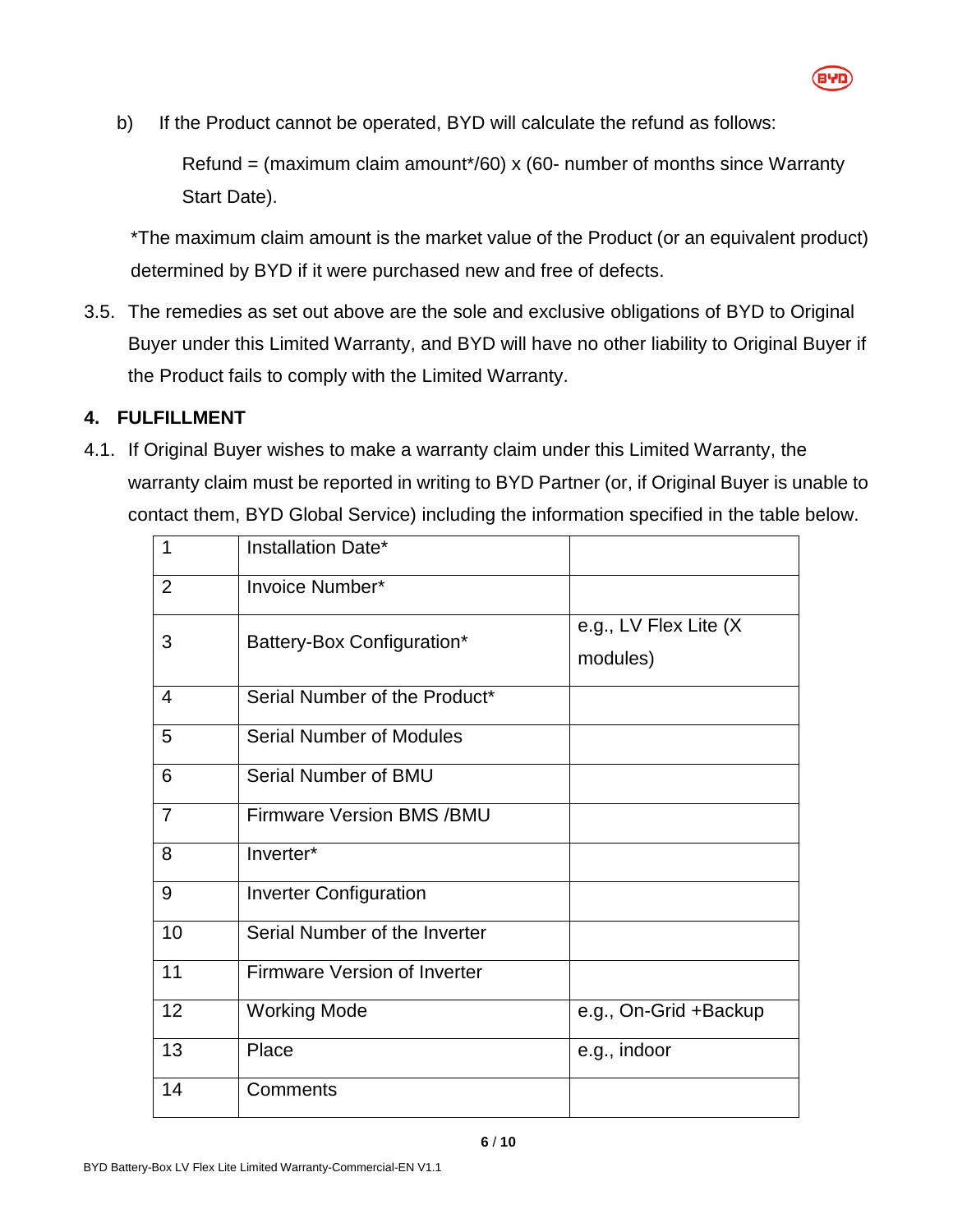

| 15 | <b>Error Information</b> |  |
|----|--------------------------|--|
| 16 | Country                  |  |
|    | <b>Street and Number</b> |  |
| 18 | Postcode and City        |  |

\* mandatory to provide

Or make the claim to BYD Authorized Service Partner's website.

#### **Contact information**:

### **BYD Global Service**

Address: No.3009, BYD Road, Pingshan, Shenzhen, 518118, P.R.China

Service Mailbox: bboxservice@byd.com

Telephone: +86 755 89888888- 47175 (CN)

Website: www.bydbatterybox.com

- 4.2. BYD or BYD Partner is authorized to invoice its inspection costs if:
	- a) the inspection of the Product by BYD or BYD Partner shows that the Limited Warranty does not apply, for whatever reason; or
	- b) no defects were found during the inspection of the Product, and it works without error.
- 4.3. Unless otherwise agreed with BYD or BYD Partner, any replaced Product or parts shall be made available for pick up by BYD or BYD Partner within four weeks after the replacement; otherwise, BYD reserves the right to invoice the replacement component at full market price.
- 4.4. The replaced Product or parts become the property of BYD.
- 4.5. The original warranty periods for the Product shall still apply to any repaired or replacement Product, which means the warranty for the repaired or replaced parts will be the remaining warranty period for the originally purchased Product.
- 4.6. BYD or BYD Partner shall not be responsible or liable in any way to Original Buyer for any non-performance or delay in BYD's performance of its obligations under this Limited Warranty due to occurrences of force majeure events such as natural disasters, war, riots,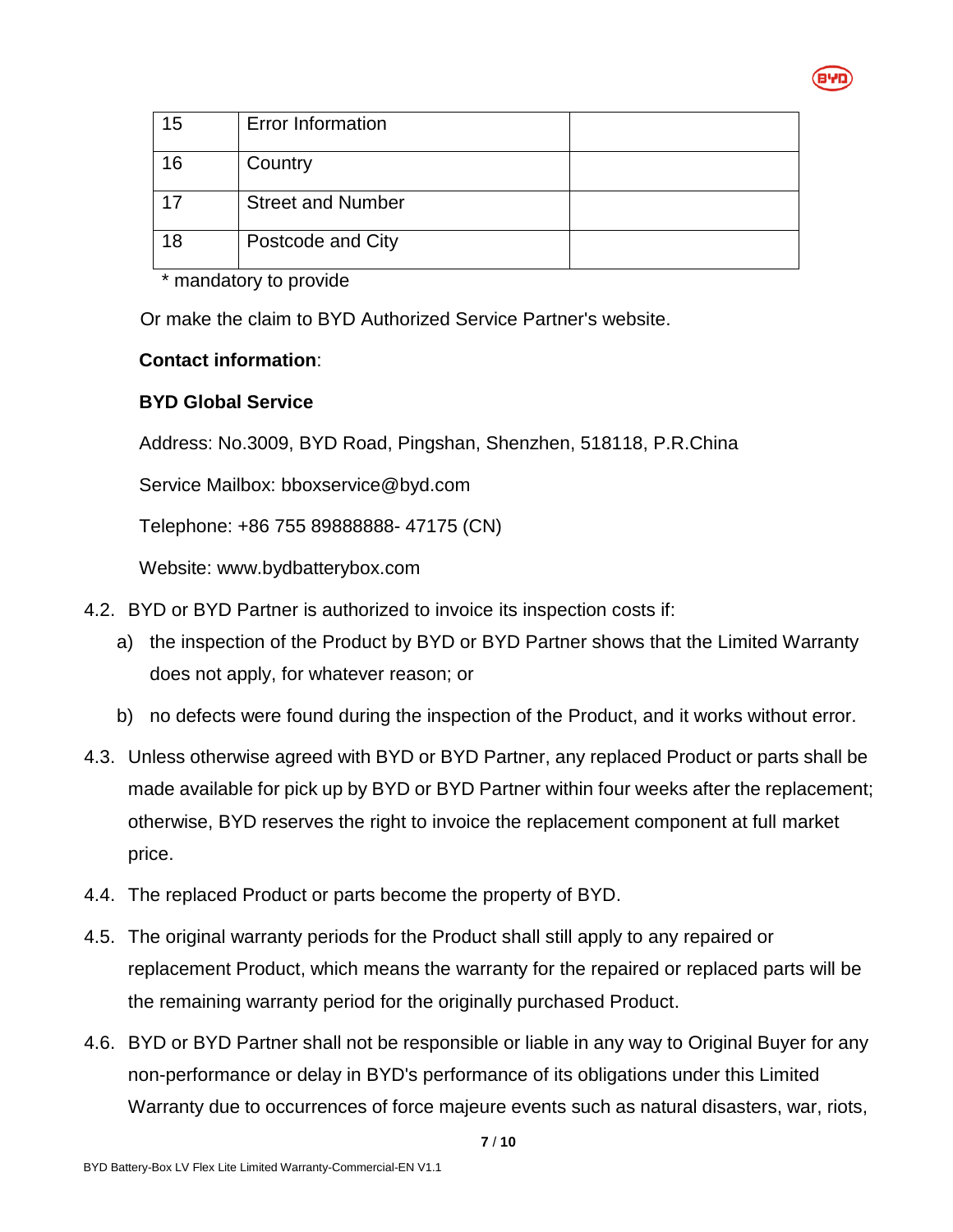strikes, unavailability of suitable or sufficient labour, material, or capacity or any unforeseen event beyond its control.

#### **5. OUT OF WARRANTY**

In the event the Product is out of warranty, BYD may (in its discretion) provide certain after-sales service to Original Buyer, but all the costs and expenses, such as parts, labour costs, and travel expenses, shall be borne by Original Buyer. To request such after-sales service Original Buyer must provide sufficient information about any defects to enable BYD Partner to determine whether such defects are capable of repair.

#### **6. MISCELLANEOUS**

- 6.1. This Limited Warranty is governed exclusively by local law, without regard to its choice of law provisions.
- 6.2. The local courts of Hong Kong shall have non-exclusive jurisdiction for further disputes about a warranty claim arising from this Limited Warranty. In case of a judicial assertion, BYD, but not BYD Partner, is responsible for sending or receiving lawsuit documents.
- 6.3. Original Buyer may be entitled to legal rights regarding the sale of goods according to national law. This Limited Warranty does not limit their possible statutory rights or rights arising from the purchase contract.
- 6.4. If any provision or part of a provision of this Limited Warranty is held or found to be void, invalid or otherwise unenforceable (whether in respect of a particular party or generally), it will be deemed to be severed to the extent that it is void or to the extent of voidability, invalidity or unenforceability, but the remainder of that provision will remain in full force and effect.
- 6.5. As a condition of making a warranty claim Original Buyer agrees that any dispute on technical facts relating to claims brought under this Limited Warranty may be referred by BYD to expert determination by the then-current Resolution Institute Expert Determination Rules, except that:
	- a) the expert must be a reputable testing organization such as TÜV Rheinland, TÜV SUD, Intertek, UL, CQC or CGC or any other mutually acceptable neutral third-party testing organization (**Expert**);

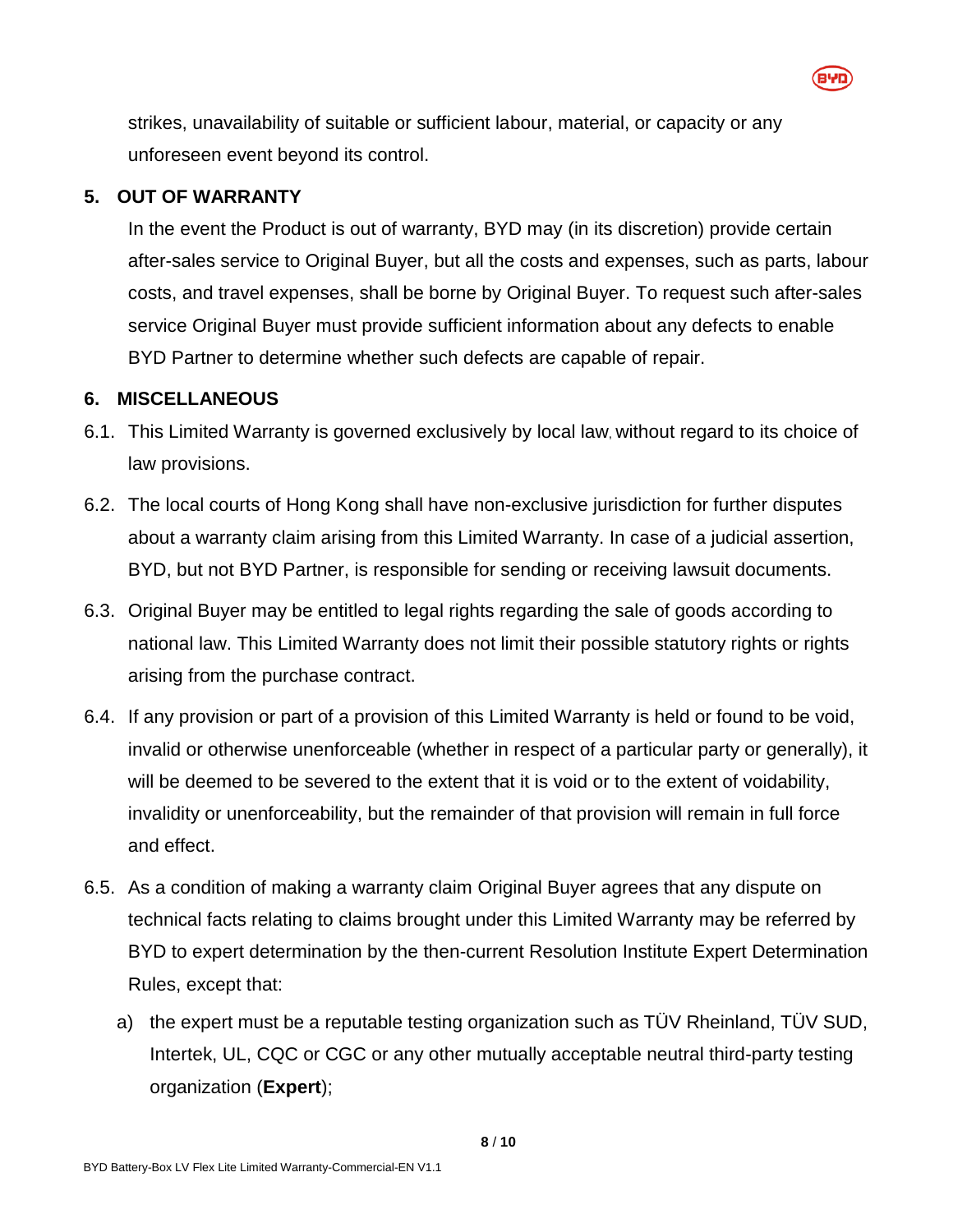

- b) the costs of the Expert, including any costs of shipping any Product to the Expert for testing, are payable by Original Buyer if:
	- i) Original Buyer does not withdraw Original Buyer claim within 14 days of BYD notifying Original Buyer that it intends to refer the dispute to an Expert; and
	- ii) the Expert determines the dispute in favour of BYD.

In all other cases, BYD will pay those costs.